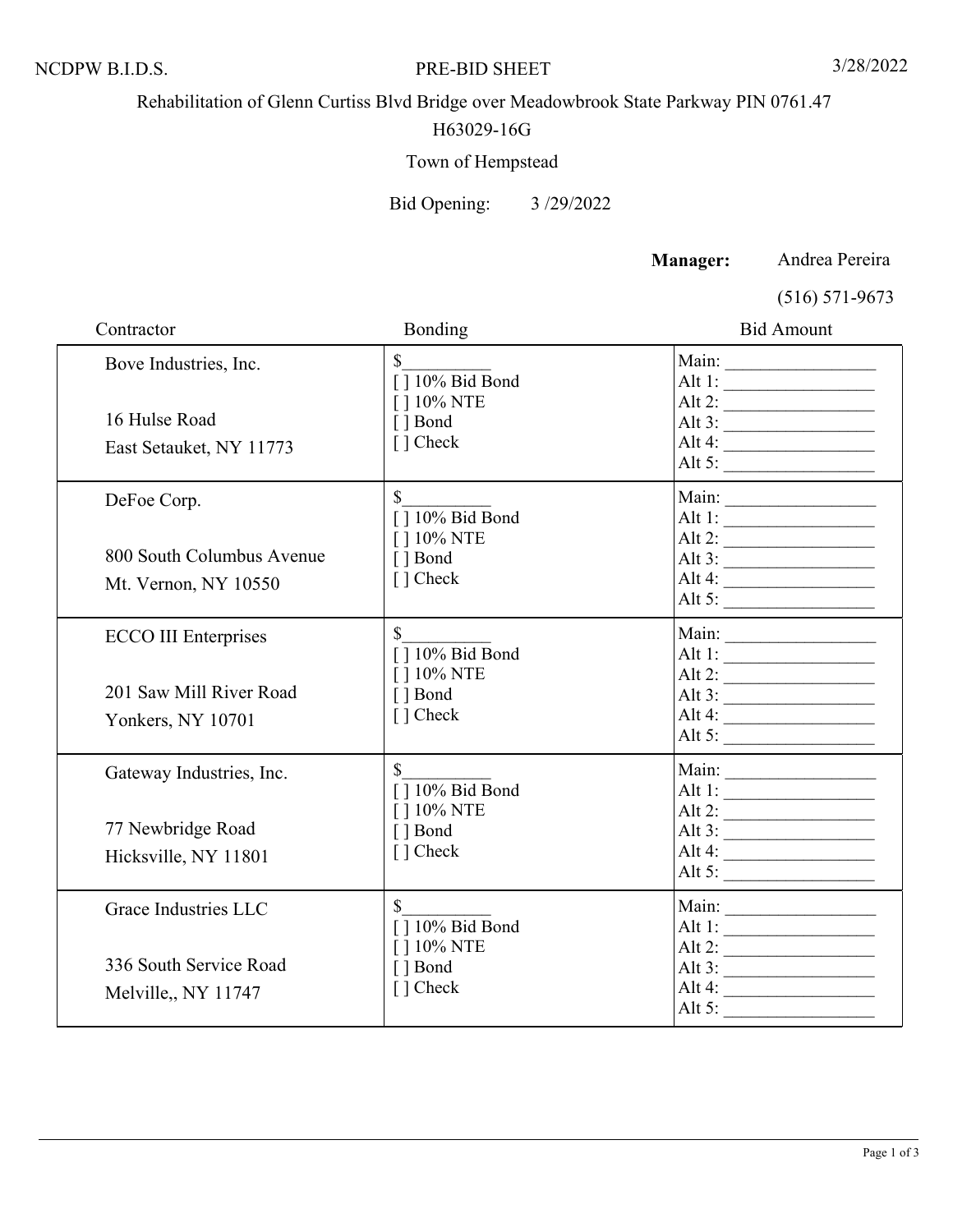#### NCDPW B.I.D.S. PRE-BID SHEET 3/28/2022

Rehabilitation of Glenn Curtiss Blvd Bridge over Meadowbrook State Parkway PIN 0761.47

## H63029-16G

# Town of Hempstead

Bid Opening: 3 /29/2022

**Manager:** Andrea Pereira

(516) 571-9673

| Contractor                                                                   | Bonding                                                                               | <b>Bid Amount</b>                                                                                                                                                                                                                                                                                                                                                                                                                                                      |
|------------------------------------------------------------------------------|---------------------------------------------------------------------------------------|------------------------------------------------------------------------------------------------------------------------------------------------------------------------------------------------------------------------------------------------------------------------------------------------------------------------------------------------------------------------------------------------------------------------------------------------------------------------|
| H & L Contracting, LLC<br>140 Adams Ave<br>Suite B14<br>Hauppauge, NY 11788  | $\mathbb{S}$<br>$\sqrt{10\% \text{ Bid Bond}}$<br>[ ] 10% NTE<br>[ ] Bond<br>[] Check | Alt 1:<br>Alt 2: $\qquad \qquad$<br>Alt $3:$<br>Alt 4: $\qquad \qquad$<br>Alt 5:                                                                                                                                                                                                                                                                                                                                                                                       |
| John Civetta & Sons, Inc.<br>1123 Bronx River Avenue<br>Bronx, NY 10472-3101 | $\mathbb{S}$<br>[] 10% Bid Bond<br>[ ] 10% NTE<br>[ ] Bond<br>[] Check                | Main:<br>Alt 1:<br>Alt 2: $\qquad \qquad$<br>Alt 3: $\qquad \qquad$<br>Alt 4: $\qquad \qquad$<br>Alt 5:                                                                                                                                                                                                                                                                                                                                                                |
| <b>MICHELS CORP</b><br>817 Main Street<br>BROWNSVILLE, WI 53006              | [] 10% Bid Bond<br>[ ] 10% NTE<br>[ ] Bond<br>[ ] Check                               | Alt 1:<br>Alt 2: $\frac{1}{\sqrt{1-\frac{1}{2}}}\frac{1}{\sqrt{1-\frac{1}{2}}}\frac{1}{\sqrt{1-\frac{1}{2}}}\frac{1}{\sqrt{1-\frac{1}{2}}}\frac{1}{\sqrt{1-\frac{1}{2}}}\frac{1}{\sqrt{1-\frac{1}{2}}}\frac{1}{\sqrt{1-\frac{1}{2}}}\frac{1}{\sqrt{1-\frac{1}{2}}}\frac{1}{\sqrt{1-\frac{1}{2}}}\frac{1}{\sqrt{1-\frac{1}{2}}}\frac{1}{\sqrt{1-\frac{1}{2}}}\frac{1}{\sqrt{1-\frac{1}{2}}}\frac{1}{\sqrt{1-\frac{1}{2}}}\frac{1}{$<br>Alt 3:<br>Alt 4: $\qquad \qquad$ |
| NUCO Painting Corp.<br>8 Oval Drive<br>Islandia, NY 11749                    | $\mathbf S$<br>$[ ] 10\%$ Bid Bond<br>[ ] 10% NTE<br>[ ] Bond<br>[] Check             | Main:<br>Alt 1:<br>Alt 2: $\qquad \qquad$<br>Alt 3: $\qquad \qquad$<br>Alt 5:                                                                                                                                                                                                                                                                                                                                                                                          |
| NYCC JPL JV<br>2400 E 69TH ST<br>BROOKLYN, NY 11234                          | \$<br>$[ ] 10\sqrt[9]{ }$ Bid Bond<br>[ ] 10% NTE<br>[ ] Bond<br>[] Check             | Alt 2:<br>Alt 3: $\qquad \qquad$<br>Alt 4: $\frac{2}{1}$                                                                                                                                                                                                                                                                                                                                                                                                               |